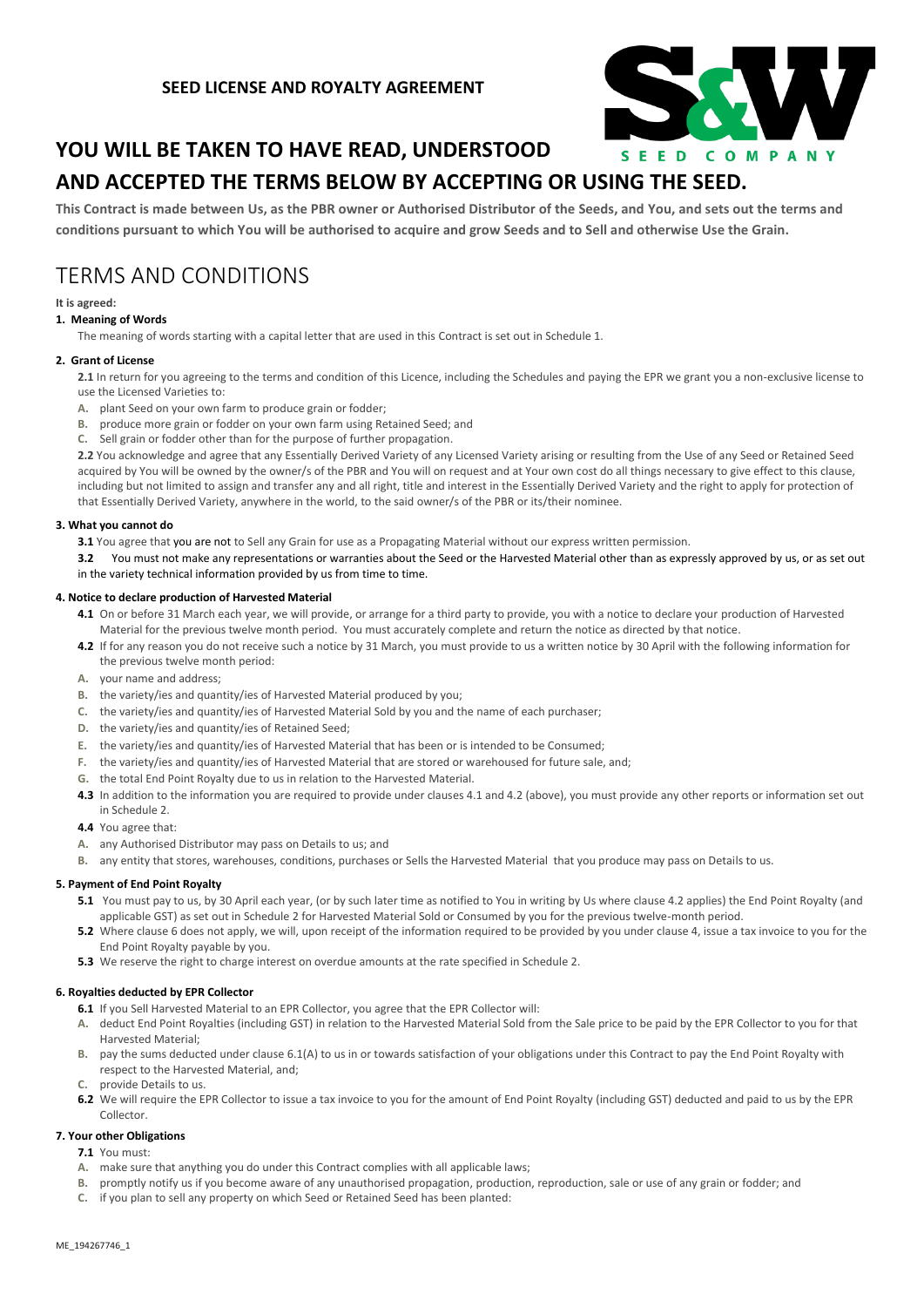- 1. notify us and provide details of the purchaser;
- 2. make sure that it is a condition of sale that the purchaser takes over your obligations under this Contract; and
- 3. pay or have paid all EPRs due on any Harvested Material that is on the property at the date of sale.

#### **8. Records and Sample Collection**

- **8.1** You must:
- **A.** keep records in sufficient detail to enable all EPRs to be easily and accurately determined;
- **B.** within 30 days after receiving a request from us, make those records available to us or an auditor appointed by us;
- **C.** upon giving reasonable notice permit Us or any agent nominated by Us to enter the Grower's premises or any premises under the Grower's control during normal business hours to inspect and audit all relevant records, and pay all audit fees (on an indemnity basis) where the audit report indicates that You have underpaid, under-estimated or under-calculated any amount due as EPRs by more than five per cent (5%) and also pay the full amount of any shortfall (inclusive of any GST or other taxes owing on such amount).; and
- **D.** keep the records for 7 years from the date you Sell any Harvested Material.
- **8.2** If any audit shows that you have overpaid us by more than 5% we will credit the overpayment against future payments.
- **8.3** The Grower agrees that We or an agent nominated by Us may collect samples of the Grower's plants and/or grain either on farm (upon giving reasonable notice to the Grower) or at point of delivery (without notice) for the purpose of examining and verifying the variety.

#### **9. Promises and exclusions**

- **9.1** We warrant that:
- **A.** we have all rights necessary to grant you the permission and License contained in clause 2; and
- **B.** the Seed you buy from us or an Authorised Distributor will be unencumbered and will not be subject to any obligations to anyone else unless We have told you about those obligations.
- **9.2** Except to the extent provided in clause 9.1 (above), We exclude all terms, conditions and promises implied by custom, the general law or statute, except any promises that cannot be excluded by Law.

## **10. Liability**

#### **10.1** You:

- **A.** acknowledge that you Use the Licensed Varieties at your own risk;
- **B.** indemnify us against all Loss suffered or incurred by us in connection with your Use of any Seed, Retained Seed or Harvested Material or any breach of this Contract.
- 10.2 Your liability under clause 10.1 will be reduced to the extent that the Loss was caused or contributed to by our negligent acts or omissions .
- **10.3** Except to the extent provided under non-excludable or unavoidable Law, We exclude all liability for any special, indirect or consequential damages arising out of or in any way related to Your Use or dealings with any Seed, Retained Seed or Harvested Material, however caused.
- 10.4 If you become entitled to obtain any legal remedy under this Contract then that remedy and our liability will be limited to:
	- **A.** if the breach relates to goods the replacement of the goods, the supply of equivalent goods, the repair of such goods, or the payment of the cost of replacing the goods or of acquiring equivalent goods; or
	- **B.** the breach relates to services the supplying of the services again or the payment of the cost of having the services supplied again

#### **11. Dispute resolution**

**11.1** The Parties shall without delay and in good faith attempt to resolve any Dispute within thirty (30) days of the date one Party notifies the other in writing of the dispute.

**11.2** Any dispute or difference arising out of or in connection with this Contract will be submitted to an expert in accordance with, and subject to, The Institute of Arbitrators & Mediators Australia Expert Determination Rules.

#### **12. Term**

This Contract takes effect from the date on which you accept or Use any Seed and, subject to clause 13, continues in relation to each Licensed Variety until it is terminated by the variety owner and/or licensee.

#### **13. Rights to end Contract**

- 13.1 Either of us may end this Contract immediately by giving notice to the other if the other:
- **A.** breaches any provision of this Contract and fails to fix the breach within 30 days after receiving notice asking it to do so; or
- **B.** breaches a provision of this Contract where that breach cannot be fixed.
- 13.2 We may end this Contract immediately by giving notice to you if you are unable to pay any of your debts (including EPRs) as and when they become due.

**13.3** This Contract terminates automatically with respect to a particular Licensed Variety if we lose the right to grant the License in respect of that Licensed

#### Variety.**14. At the end of Contract**

At the end of this Contract:

- **A.** the License ends;
- **B.** you must pay the EPR Collector or us any amounts outstanding;
- **C.** except as provided under clause 14 (d) you must promptly:
	- 1. Sell or destroy all Harvested Material;
	- 2. destroy all Seed, and;
	- 3. destroy all Retained Seed or Sell the Retained Seed other than for further propagation, and pay the applicable EPR on the Harvested Material and the Retained Seed Sold.
- D. you may grow out any crop planted at the end of this Contract and Sell or Consume the Harvested Material from that crop and must pay EPR on that Harvested Material, but you must not plant any new crops using the Harvested Material;
- **E.** the following clauses continue, along with any other clause intended to continue after this Contract ends: clauses 8 (Records), 9 (Promises and Exclusions), 10 (Liability) and this clause; and
- **F.** accrued rights and remedies are not affected.

## **15. Notices**

- **15.1** Any notices under this Contract must be in writing and must be given in accordance with clauses 15.2 and 15.3.
- **15.2** A notice given in accordance with this clause will be deemed received:
- **A.** if left at the recipient's address, on the date of delivery;
- **B.** if sent by prepaid post, 10 days after the date of posting unless it is in fact received earlier, in which case, on the date of receipt;
- C. If sent by email, when the sender's email receives no notification of an inability to successfully transmit the email; or
- **D.** when posted to our website.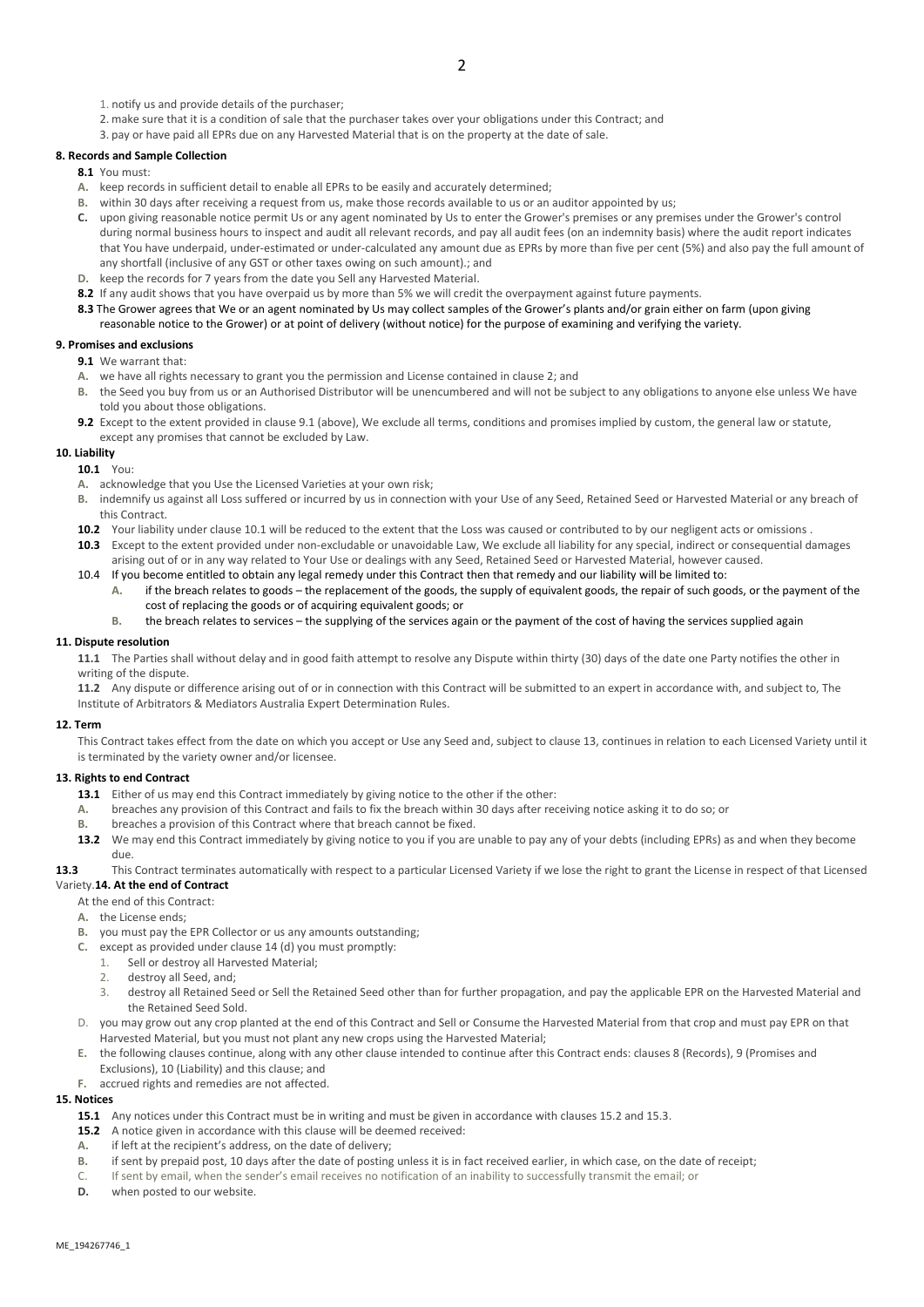**15.3** Only matters of a general nature relating to more than one grower may be the subject of a notice given in the manner described in 15.2(D) above. Notices given to individual growers must be addressed to the relevant contact person in Schedule 2 or to the address provided by the Authorised Distributor or EPR Collector.

#### **16. Waiver**

The failure of either of us at any time to insist on performance by the other of any obligation under this Contract is not a waiver of any right to claim damages for breach of that obligation unless we acknowledge in writing that the failure is a waiver.

#### **17. Amendment**

We may change the terms of this Contract by giving you at least 30 days notice.

If we change EPR rates we must notify you by October 1st in order for the change to take effect in the following Calendar Year.

#### **18. Severability**

If part or all of any clause of this Contract is illegal or unenforceable it will be severed from this Contract and will not affect the continued operation of the remaining provisions.

### **19. Assignment**

Except to the extent necessary to comply with clause 7(C)(2), you must not assign or transfer or attempt to assign or transfer any obligation or right arising out of this Contract, without our written consent.

## **20. Entire Contract**

This Contract and schedules records the entire Contract between each of us and supersedes all earlier agreements and representations by either of us.

#### **21. Governing Law**

This Contract will be governed by the Governing Law as stipulated in Schedule 2, and the Courts of that State or Territory will have jurisdiction over all matters arising under it.

## **22. Relationship**

The parties are independent contractors and this Contract does not create a relationship of employment, trust, agency or partnership between the parties.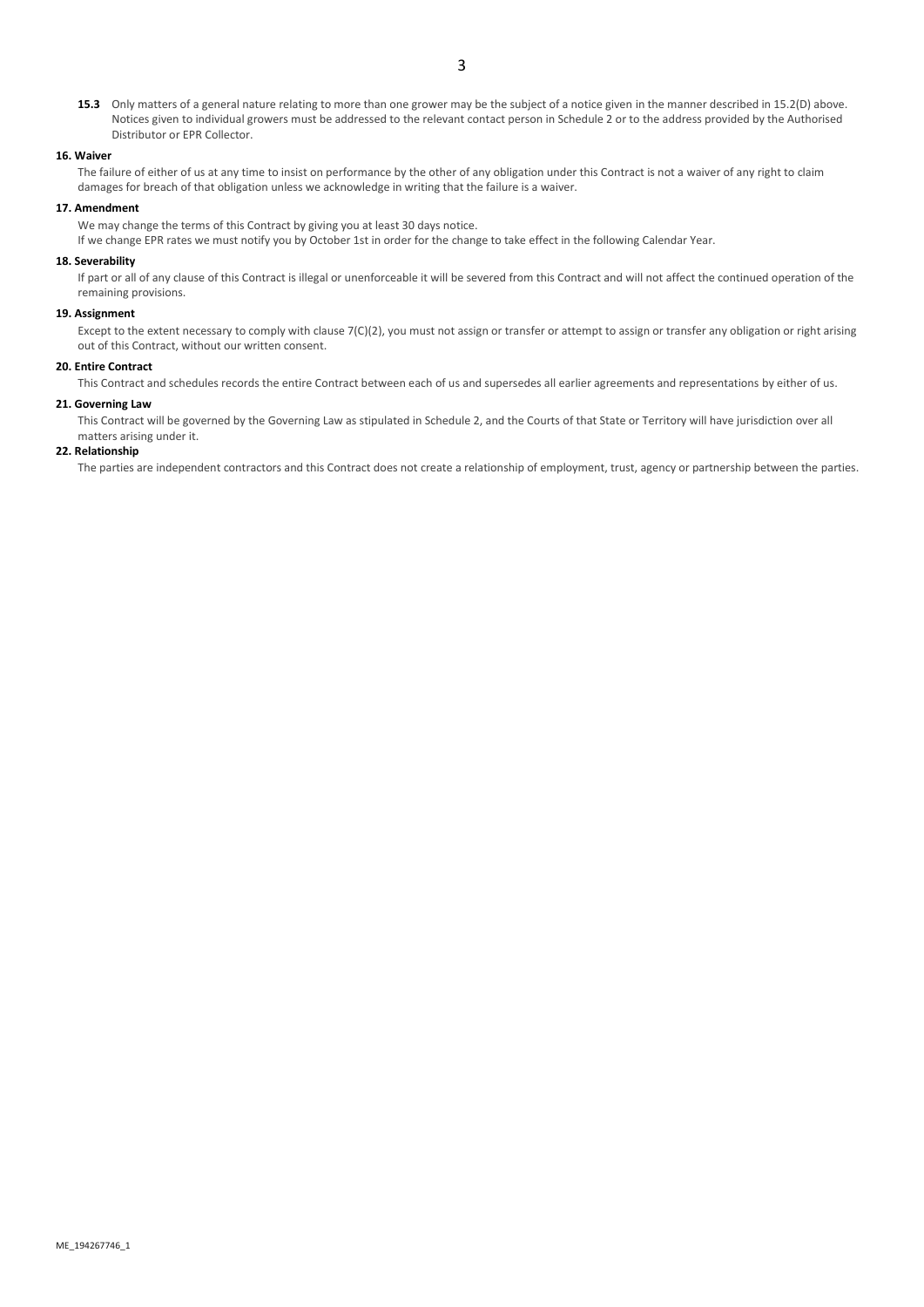# SCHEDULE 1

# Glossary

# **In this contract:**

- **1. Authorised Distributor** means us, or a distributor authorised by us to Sell Seed to you.
- **2. Consume** or **Consumption** means to use Seed so that it cannot be further propagated, including by way of grazing.
- **3. Contract** means this agreement together with its schedules.
- **4. Details** means details of the Licensed Varieties, details of the Sale/purchase of Seed and Harvested Material, your name, your address, and details of your business or company (including ABN and CBH and/or NGR number).
- **5. End Point Royalty** or **EPR** means the royalty payable by you for every tonne of Harvested Material Sold or Consumed by you, or Retained Seed Sold by you as permitted by clause 14(C)(3).
- **6. EPR Collector** means us, or any third party with whom we have entered into an EPR collection arrangement.
- **7. Essentially Derived Variety** has the meaning given to it in the PBR Act, namely, a plant variety (as defined in the PBR Act) is taken to be an essentially derived variety of another Plant Variety if:
	- A. it is predominantly derived from that other Plant Variety; and
	- B. it retains the essential characteristics (as defined in the PBR Act) that result from the genotype or combination of genotypes of that other variety, and;
	- C. it does not exhibit any important (as distinct from cosmetic) features that differentiate it from that other variety.
- **8. Harvested Material** means the grain or fodder from crops of the Licensed Varieties grown from Seed or Retained Seed.
- **9. License** means the license granted under clause 2.
- **10. Licensed Varieties** means the varieties listed in Schedule 2.
- **11. Loss** means all liabilities, expenses, losses, damages and costs (including legal costs on a full indemnity basis and whether incurred by or awarded against us).
- **12. PBR** means plant breeder's rights as defined in the PBR Act.
- **13. PBR Act** means the Plant Breeder's Rights Act 1994 (Cth) as amended from time to time.
- **14. Propagating Material**, has the meaning given to it in the PBR Act, namely in relation to a Plant of a particular Plant Variety, means any part or product from which, whether alone or in combination with other parts or products of that Plant, another Plant with the same essential characteristics can be produced.
- **15. Retained Seed** (or Farm Saved Seed) means grain retained and used by you for the purpose of producing more grain or fodder as permitted by clause 2.1(B).
- **16. Seed** means seed of the Licensed Varieties, but does not include Retained Seed.
- **17. Sell** has the meaning given to it in the PBR Act, namely it includes letting on hire and exchanging by way of barter and 'Sale' and 'Sold' have equivalent meanings
- **18. Us/We** as the PBR owner or Authorised Distributor of the Seeds
- **19. Use** means to plant, grow, Sell, or Consume.
- **20. You** as the person or entity who either purchases, accepts, retains or sows the seed of a PBR variety